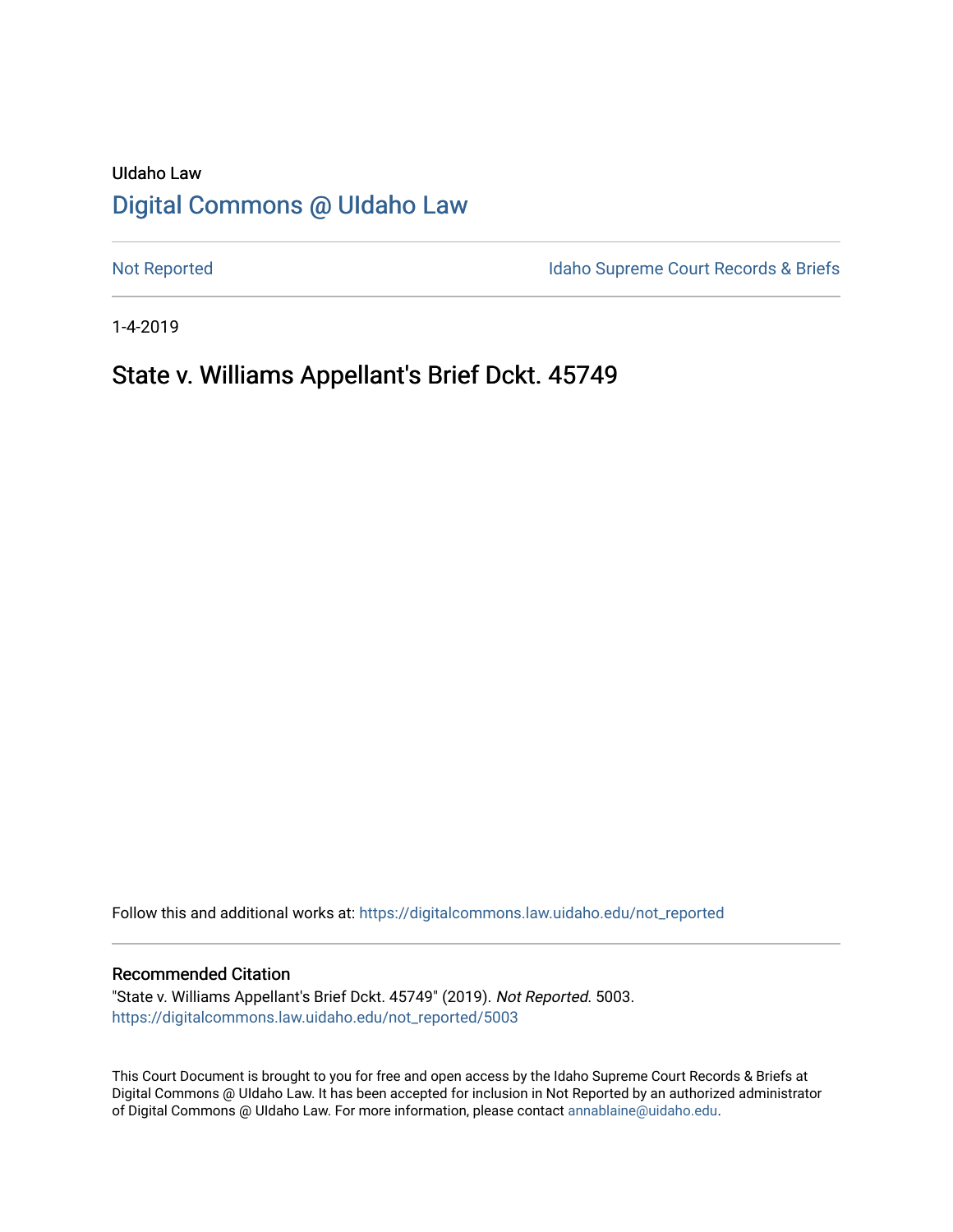Electronically Filed 1/4/2019 10:56 AM Idaho Supreme Court Karel Lehrman, Clerk of the Court By: Brad Thies, Deputy Clerk

ERIC D. FREDERICKSEN State Appellate Public Defender I.S.B. #6555

BEN P. MCGREEVY Deputy State Appellate Public Defender I.S.B. #8712 322 E. Front Street, Suite 570 Boise, Idaho 83702 Phone: (208) 334-2712 Fax: (208) 334-2985 E-mail: documents@sapd.state.id.us

### IN THE SUPREME COURT OF THE STATE OF IDAHO

| STATE OF IDAHO,                |                              |
|--------------------------------|------------------------------|
|                                | NO. 45749                    |
| Plaintiff-Respondent,          |                              |
|                                | ADA COUNTY NO. CR01-17-12505 |
| V.                             |                              |
|                                |                              |
| <b>GREGORY CONAN WILLIAMS,</b> | <b>APPELLANT'S BRIEF</b>     |
|                                |                              |
| Defendant-Appellant.           |                              |
|                                |                              |

# STATEMENT OF THE CASE

### Nature of the Case

Following a jury trial, the jury found Gregory Conan Williams guilty of felony stalking in the first degree. The district court imposed a unified sentence of five years, with three years fixed, and retained jurisdiction. After Mr. Williams participated in a "rider," rider program staff recommended the district court consider placing him on probation. The district court instead relinquished jurisdiction and ordered into execution the sentence. On appeal, Mr. Williams asserts the district court abused its discretion when it imposed his sentence, and when it relinquished jurisdiction and ordered into execution his sentence.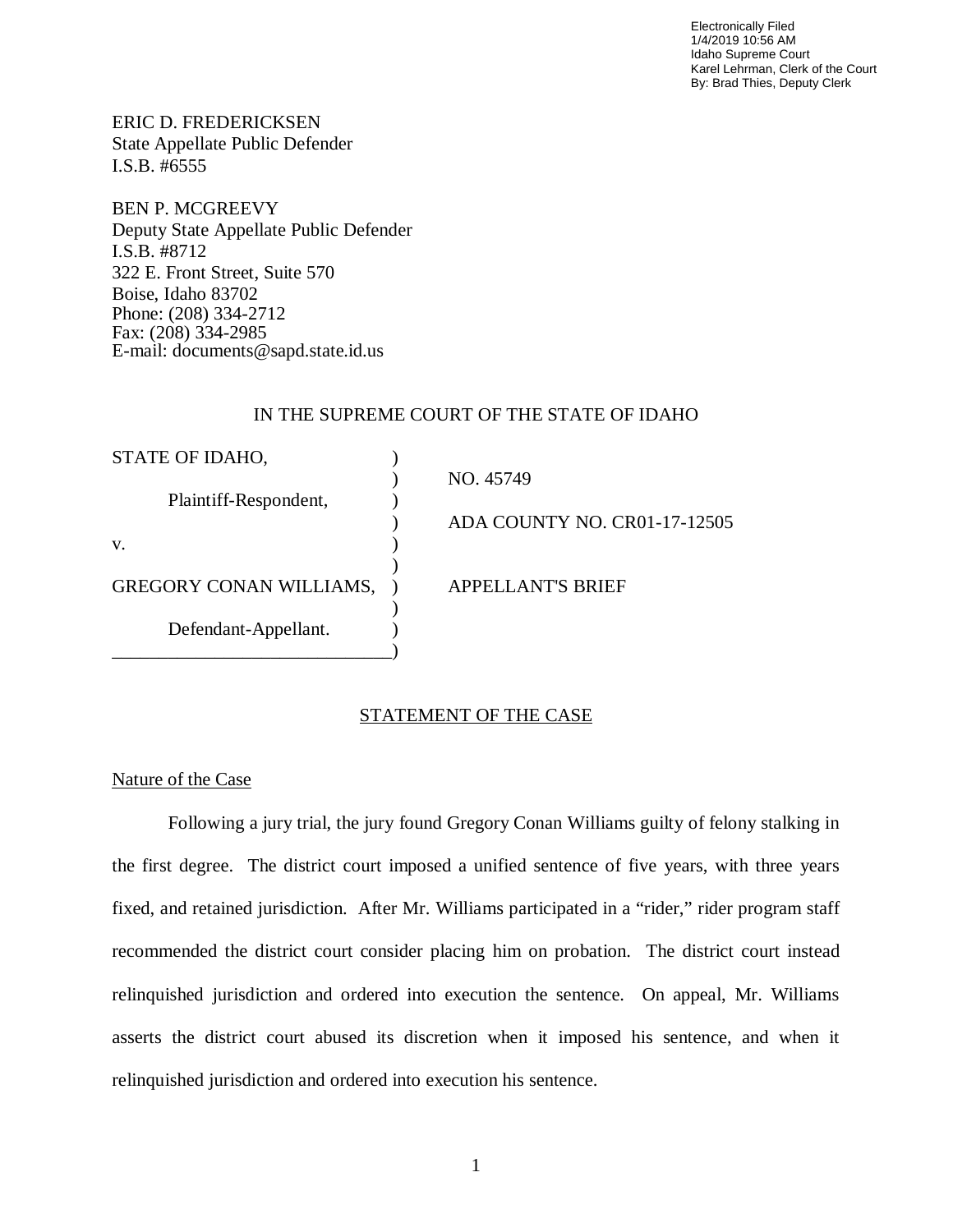#### Statement of the Facts & Course of Proceedings

The State charged Mr. Williams by Information with stalking in the first degree, felony, I.C. § 18-7905. (R., pp.46-47; *see* R., pp.179-80 (Amended Information).) Mr. Williams entered a not guilty plea. (R., p.50.) The case proceeded to a jury trial. (*See* R., pp.167-78, 181-90.)

During Mr. Williams' jury trial, the State presented its account of how Mr. Williams had engaged in inappropriate behavior towards the alleged victim, who had been teaching him how to be a yoga instructor, to the point where she had the police in Idaho Falls repeatedly tell him to leave her alone. (*See generally* Tr. Oct. 13, 2017, pp.747-99 (State's closing argument).) According to the State, Mr. Williams later saw the alleged victim at a concert venue in Boise, sat down next to her, followed her out when she left, and watched her for about five minutes as she contacted security and the police. (*See generally* Tr. Oct. 13, 2017, pp.747-99.) Mr. Williams' version of what happened was that his previous behavior towards the alleged victim was not malicious, and he immediately left the concert venue when he saw her. (*See generally* Tr. Oct. 13, 2017, pp.799-811 (Mr. Williams' closing argument).) The jury found Mr. Williams guilty of stalking in the first degree, finding, after determining his guilt for stalking, that Mr. Williams had also violated a no-contact order put in place the day before the incident. (*See* R., pp.210-11. *See generally* Tr. Oct. 13, 2017, pp.822-43 (Part II of the trial).)

<span id="page-2-0"></span>The presentence investigator concluded Mr. Williams "appears to be a guarded candidate for an order of probation." (Presentence Report (*hereinafter*, PSI), p.[1](#page-2-0)3.)<sup>1</sup> At the sentencing hearing, Mr. Williams requested the district court consider a withheld judgment, or, alternatively, impose a unified sentence of four years, with one year fixed, suspend the sentence, and place him on probation. (*See* Tr. Dec. 18, 2017, p.880, Ls.13-18.) The State requested the district court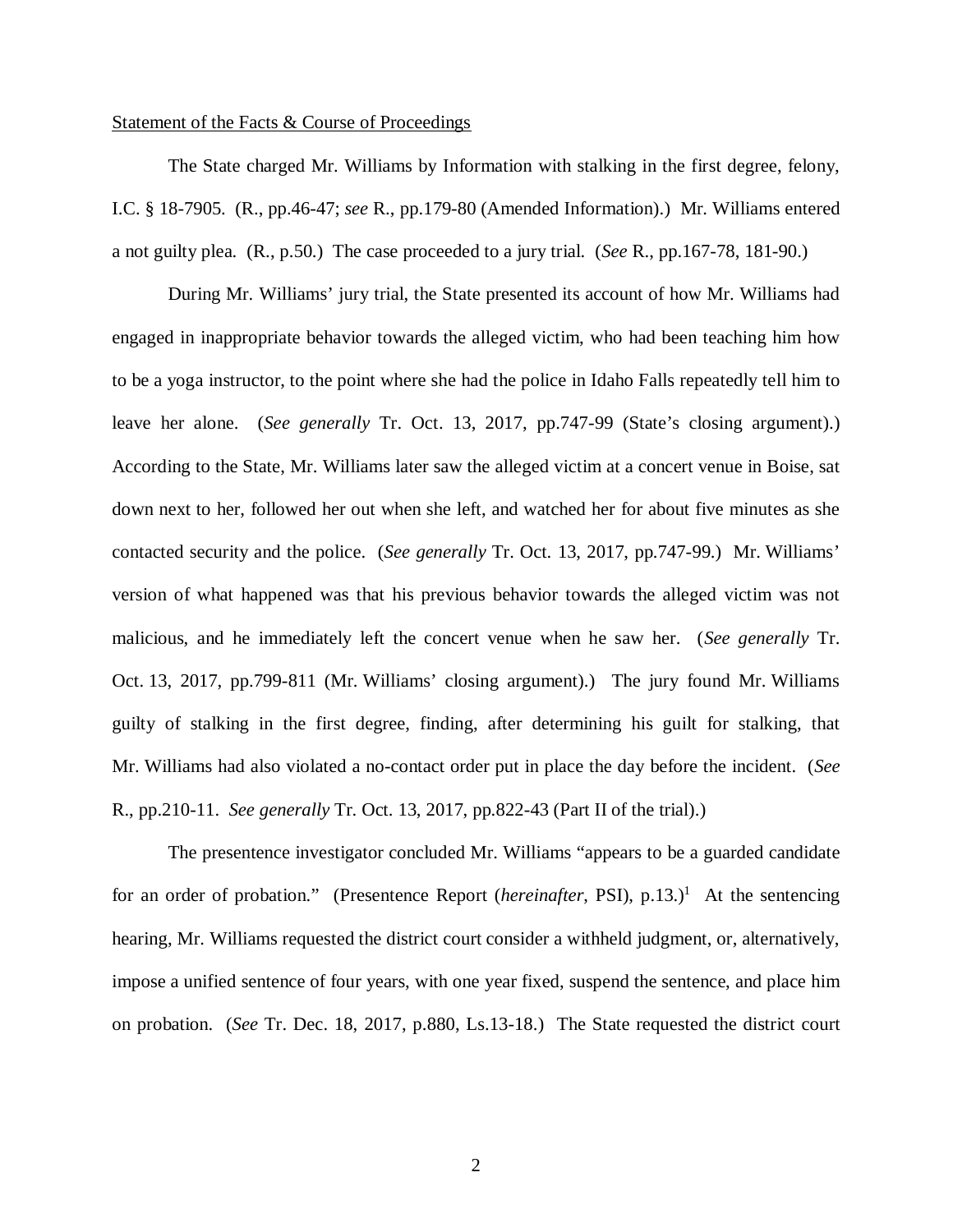impose a unified sentence of five years, with two years fixed. (Tr. Dec. 18, 2017, p.864, L.25 – p.865, L.3.) The district court imposed a unified sentence of five years, with three years fixed, and retained jurisdiction. (R., pp.234-37.)

Mr. Williams filed a Notice of Appeal timely from the district court's Judgment of Conviction and Order Retaining Jurisdiction. (R., pp.238-40; *see* R., pp.243-47 (Amended Notice of Appeal).)

After Mr. Williams participated in a "rider" at the North Idaho Correctional Institution, rider program staff recommended that the district court consider placing him on a period of supervised probation. (PSI, pp.483, 487.) At the rider review hearing, Mr. Williams asked the district court to place him on probation. (*See* Tr. June 4, 2018, p.22, Ls.12-14, p.28, Ls.7-12.) The State recommended the district court relinquish jurisdiction and execute the sentence. (*See* Tr. June 4, 2018, p.18, Ls.3-5.) The district court relinquished jurisdiction and ordered into execution Mr. Williams' sentence.<sup>[2](#page-3-0)</sup> (Order Relinquishing Jurisdiction and Commitment, June 5,  $2018.$ <sup>[3](#page-3-1)</sup>

<sup>&</sup>lt;sup>1</sup> All citations to the PSI refer to the 494-page PDF version of the Presentence Report and its attachments, including the Addendum to the Presentence Investigation (APSI).

<span id="page-3-0"></span> $2^2$  Mr. Williams later filed an Idaho Criminal Rule 35 motion for a reduction of sentence, which the district court denied. (*See* Motion for Reconsideration of Sentence, Oct. 2, 2018; Order Denying Defendant's Rule 35 Motion, Oct. 5, 2018.) On appeal, Mr. Williams does not challenge the denial of his Idaho Criminal Rule 35 motion.

<span id="page-3-1"></span><sup>&</sup>lt;sup>3</sup> The Order Relinquishing Jurisdiction and Commitment, Motion for Reconsideration of Sentence, and Order Denying Defendant's Rule 35 Motion are three of the requested items in Mr. Williams' Motion to Augment, filed contemporaneously with this Appellant's Brief.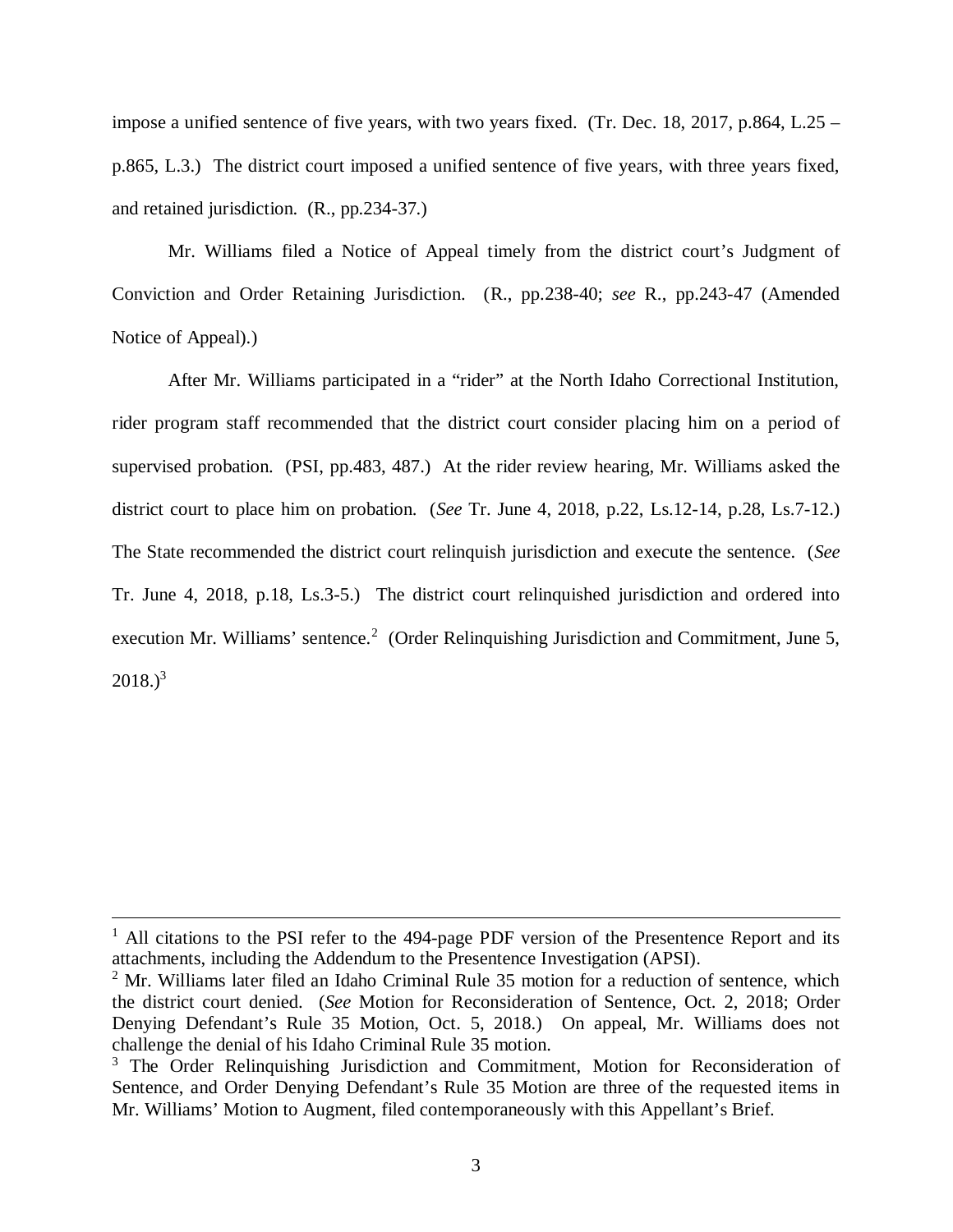#### ISSUES

- I. Did the district court abuse its discretion when it imposed a unified sentence of five years, with three years fixed, upon Mr. Williams following his conviction for stalking in the first degree?
- II. Did the district court abuse its discretion when it relinquished jurisdiction and ordered into execution Mr. Williams' sentence?

#### ARGUMENT

I.

# The District Court Abused Its Discretion When It Imposed A Unified Sentence Of Five Years, With Three Years Fixed, Upon Mr. Williams Following His Conviction For Stalking In The First Degree

Mr. Williams asserts that the district court abused its discretion when it imposed his unified sentence of five years, with three years fixed, because his sentence, given any view of the facts, is excessive. The district court should have followed Mr. Williams' recommendations by withholding judgment, or alternatively, by imposing a unified sentence of four years, with one year fixed, and suspending the sentence to place him on probation. The presentence investigator also recommended the district court consider probation. (*See* PSI, p.13.)

Where a defendant contends that the sentencing court imposed an excessively harsh sentence, the appellate court will conduct an independent review of the record giving "due regard to the nature of the offense, the character of the offender, and the protection of the public interest." *State v. Strand*, 137 Idaho 457, 460 (2002).

The Idaho Supreme Court has held that, "[w]here a sentence is within statutory limits, an appellant has the burden of showing a clear abuse of discretion on the part of the court imposing the sentence." *State v. Jackson*, 130 Idaho 293, 294 (1997) (internal quotation marks omitted). Mr. Williams does not assert that his sentence exceeds the statutory maximum. Accordingly, in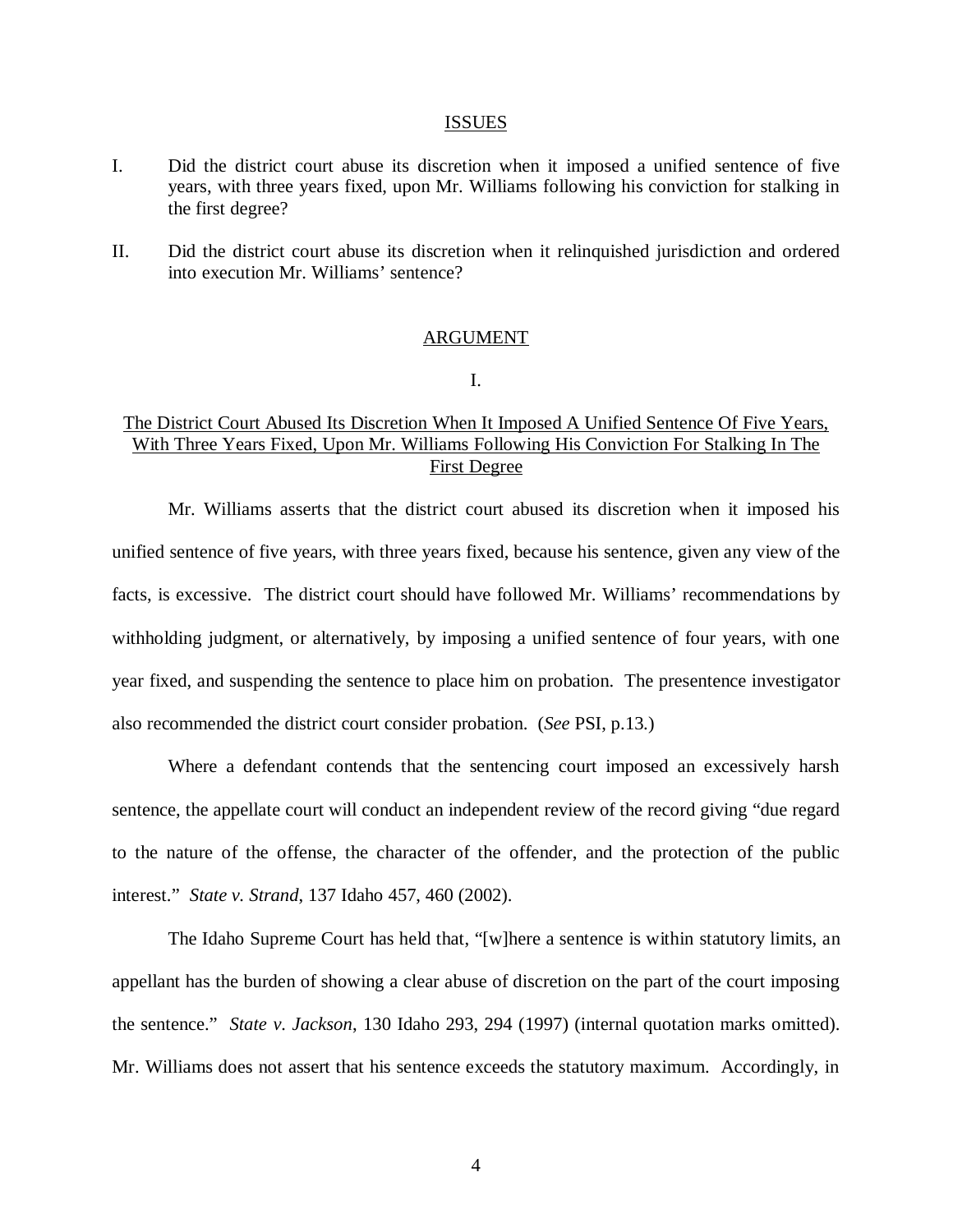order to show an abuse of discretion, Mr. Williams must show that in light of the governing criteria, the sentence was excessive considering any view of the facts. *Id*. The governing criteria or objectives of criminal punishment are: (1) protection of society; (2) deterrence of the individual and the public generally; (3) the possibility of rehabilitation; and (4) punishment or retribution for wrongdoing. *Id*. An appellate court, "[w]hen reviewing the length of a sentence . . . consider[s] the defendant's entire sentence." *State v. Oliver*, 144 Idaho 722, 726 (2007). The reviewing court will "presume that the fixed portion of the sentence will be the defendant's probable term of confinement." *Id.*

"After a person has been convicted of a crime, a district court may, in its discretion, withhold judgment." *State v. Edghill*, 134 Idaho 218, 219 (Ct. App. 2000) (citing I.C. § 19- 2601(3); *State v. Trejo*, 132 Idaho 872, 880 (Ct. App. 1999)). "Refusal to grant a withheld judgment will not be deemed an abuse of discretion if the trial court has sufficient information to determine that a withheld judgment would be inappropriate." *State v. Geier*, 109 Idaho 963, 965 (Ct. App. 1985).

Mr. Williams asserts his sentence is excessive considering any view of the facts, because the district court did not adequately consider mitigating factors. Specifically, the district court did not adequately consider that the instant offense is Mr. Williams' first felony conviction. The Idaho Supreme Court has "recognized that the first offender should be accorded more lenient treatment than the habitual criminal." *E.g.*, *State v. Shideler*, 103 Idaho 593, 595 (1982) (quoting *State v. Owen*, 73 Idaho 394, 402 (1953)) (internal quotation marks omitted). The instant offense is Mr. Williams' first felony conviction. (*See* PSI, pp.3-6.) While Mr. Williams' criminal record included a conviction and placement on probation for misdemeanor harassment in Oregon about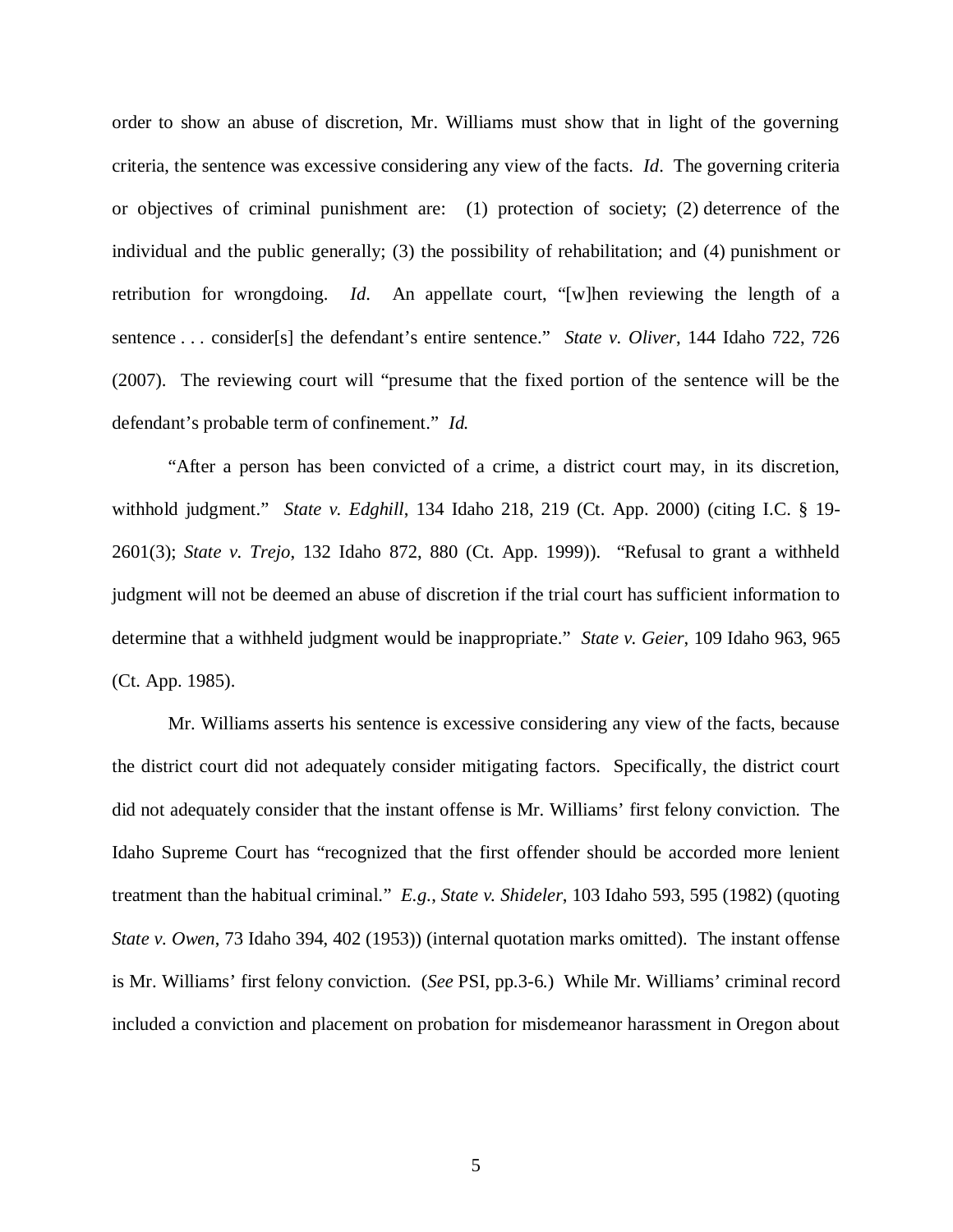ten years before the incident here (*see* PSI, pp.4-6), he has never violated probation (*see* PSI, p.480; Tr. Dec. 18, 2017, p.882, Ls.4-6).

The district court also did not adequately consider Mr. Williams' family support. During the presentence investigation, Mr. Williams reported he would like to move back to Idaho Falls upon his release from incarceration, and he would like to live with his mother there. (*See* PSI, p.7.) If he were not allowed to leave Ada County upon his release, he stated he would like to live with a brother in Boise. (*See* PSI, p.7.) At the sentencing hearing, defense counsel told the district court that Mr. Williams could stay with his uncle in Boise. (*See* Tr. Dec. 18, 2017, p.877, L.24 – p.878, L.1.) Mr. Williams' counsel also stated Mr. Williams' family members had been in touch with one of Mr. Williams' past employers, and Mr. Williams was eligible for rehire in Boise. (*See* Tr. Dec. 18, 2017, p.878, Ls.1-8.) Defense counsel observed Mr. Williams "does have good family support. And just the brief interaction that I've had with his family could not be [with] a nicer group of folks." (Tr. Dec. 18, 2017, p.879, Ls.14-16.)

Further, the district court did not adequately consider Mr. Williams' work ethic. Mr. Williams reported during the presentence investigation that his last job had been in "Community Support," helping "people with disabilities perform their activities of daily living." (*See* PSI, p.9.) He stated he did not have any issues holding steady employment. (PSI, p.9.) At the sentencing hearing, Mr. Williams' counsel informed the district court Mr. Williams had been in the worker program at the jail for a month, before he caught the flu. (Tr. Dec. 18, 2017, p.879, Ls.3-7.)

Because the district court did not adequately consider the above mitigating factors, Mr. Williams' sentence is excessive considering any view of the facts. Thus, the district court abused its discretion when it imposed Mr. Williams' sentence.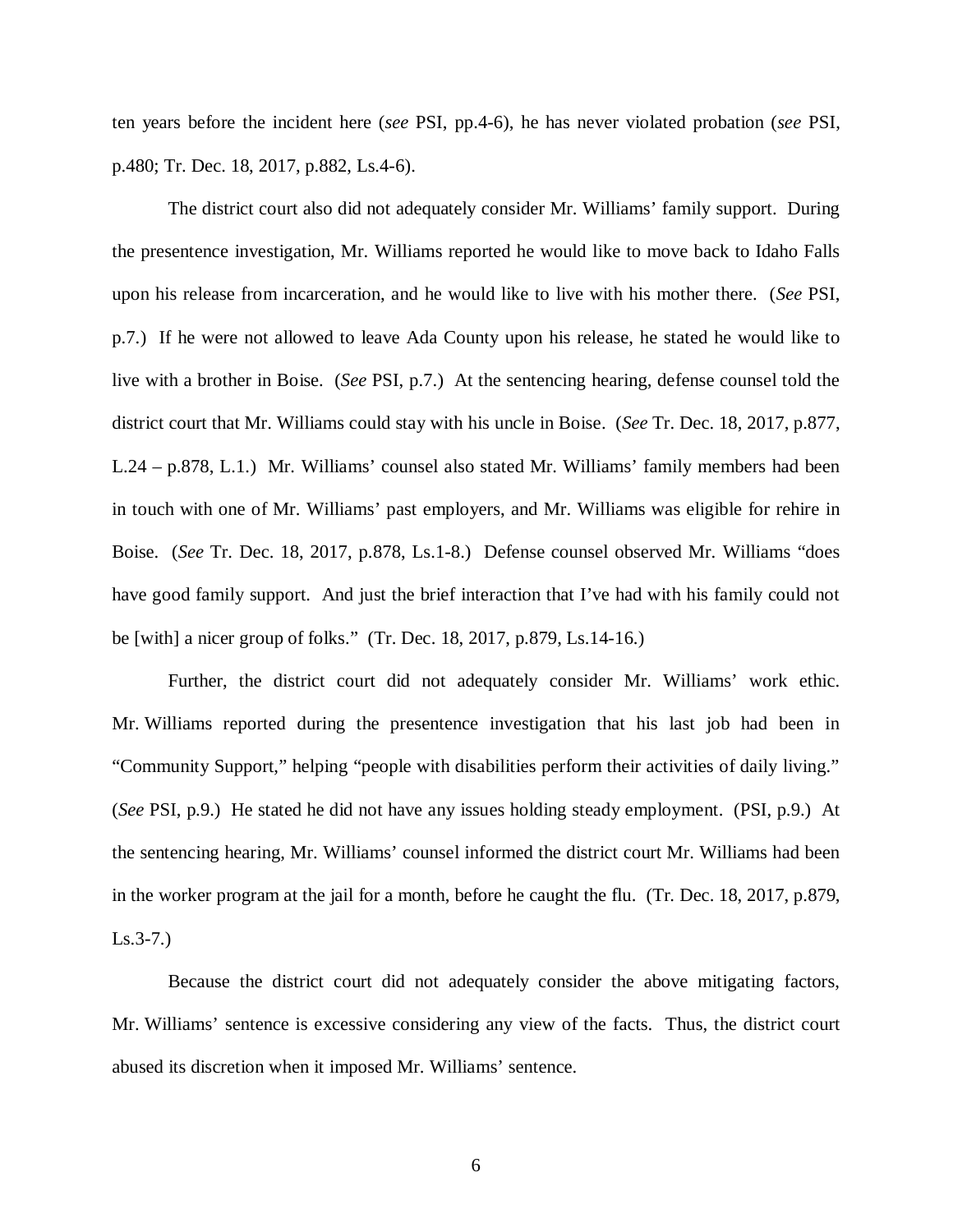II.

# The District Court Abused Its Discretion When It Relinquished Jurisdiction And Ordered Into Execution Mr. Williams' Sentence

Mr. Williams asserts that the district court abused its discretion when it relinquished jurisdiction and ordered into execution his sentence. An appellate court reviews a district court's decision to relinquish jurisdiction for an abuse of discretion. *State v. Merwin*, 131 Idaho 642, 648 (1998). The district court's discretion in deciding whether to relinquish jurisdiction is not limitless. *State v. Rhoades*, 122 Idaho 837, 837 (Ct. App. 1992).

When an exercise of discretion is reviewed on appeal, the appellate court conducts a multi-tiered inquiry. The sequence of the inquiry is (1) whether the lower court rightly perceived the issue as one of discretion; (2) whether the court acted within the outer boundaries of such discretion and consistently with any legal standards applicable to specific choices; and (3) whether the court reached its decision by an exercise of reason.

*State v. Hedger*, 115 Idaho 598, 600 (1989) (internal quotation marks omitted).

Mr. Williams asserts the district court abused its discretion when it relinquished jurisdiction, because it did not act consistently with the applicable legal standards. "The purpose of retaining jurisdiction after imposing a sentence is to afford the trial court additional time for evaluation of the defendant's rehabilitation potential and suitability for probation." *State v. Lee*, 117 Idaho 203, 205 (Ct. App. 1990). At the rider review hearing here, the district court told Mr. Williams one of the reasons it had initially imposed the fixed time in his sentence "was to give you an incentive to follow every single rule," and stated Mr. Williams did not follow rules. (*See* Tr. June 4, 2018, p.34, Ls.9-18.) The district court continued: "And ten rule infractions on the Rider—that should be perfect—causes me real concern about your ability to follow rules in the community. That's all that this is about. And based on your performance alone on your Rider, I'm relinquishing jurisdiction." (Tr. June 4, 2018, p.34, Ls.19-24.) But contrary to the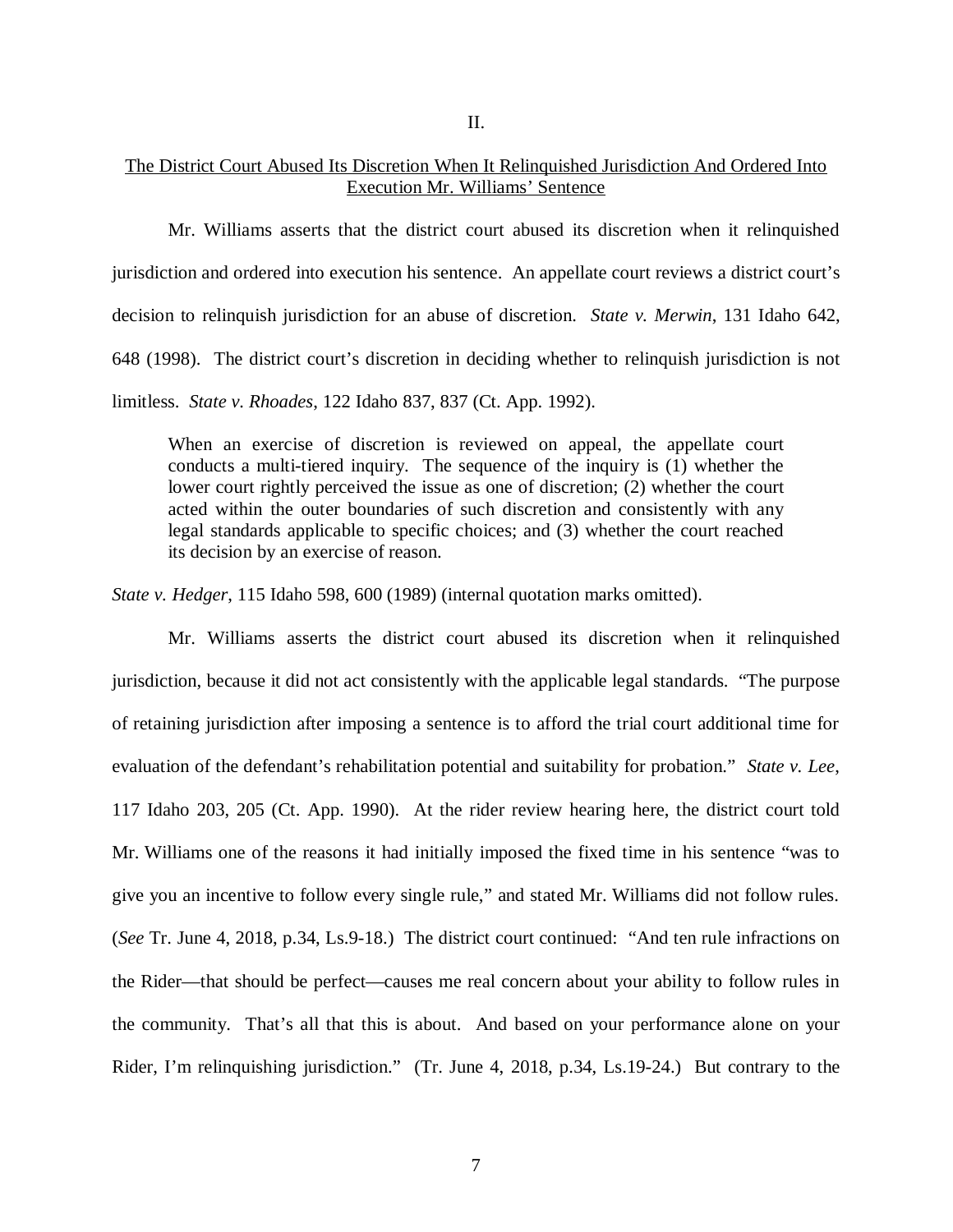district court's determination, Mr. Williams' performance while on his rider indicated he had high potential for rehabilitation and suitability for probation.

While the district court focused on Mr. Williams' ten rules violations on his rider, as defense counsel noted (*see* Tr. June 4, 2018, p.25, Ls.8-11), the APSI itself stated, "These are all minor rules violations" (PSI, p.485). The APSI was also concerned that Mr. Williams received multiple warnings for the same behavior: three warnings for not having his bunk area inspection ready; three warnings for not being inspection ready when he left the unit; and two warnings for lying down during unauthorized times. (*See* PSI, p.485.) However, the APSI reported that, "When questioned about these warnings, he took ownership of his behavior and did not try and make excuses or minimize his actions." (PSI, p.485.)

During the rider review hearing, Mr. Williams explained, "some of the warnings I was never notified about until [the unit corporal] realized one day that maybe I just didn't know." (Tr. June 4, 2018, p.30, Ls.3-5.) For example, Mr. Williams did not know that he was supposed to clear the books from his bookshelf every time he left the unit, until the corporal informed him one day. (*See* Tr. June 4, 2018, p.30, Ls.5-14.) Mr. Williams told the district court, "And once I understood what they were for, I tried really hard not to get any more of those. So I tried to learn from that, as well." (Tr. June 4, 2018, p.30, Ls.20-23.)

Moreover, in the words of the APSI, "Mr. Williams' overall program performance has been good." (PSI, p.485.) Mr. Williams "has completed all his required classes and groups and even asked for extra classes that he was not required to take." (PSI, p.485.) Mr. Williams commented, "I completed 3 extra groups; Mindfulness, Advanced Mindfulness and Grief and Loss. I also went through the paperwork for the codependency group with the Clinician and did the homework assignments for that." (PSI, p.487.) The APSI also stated, "When he was not in a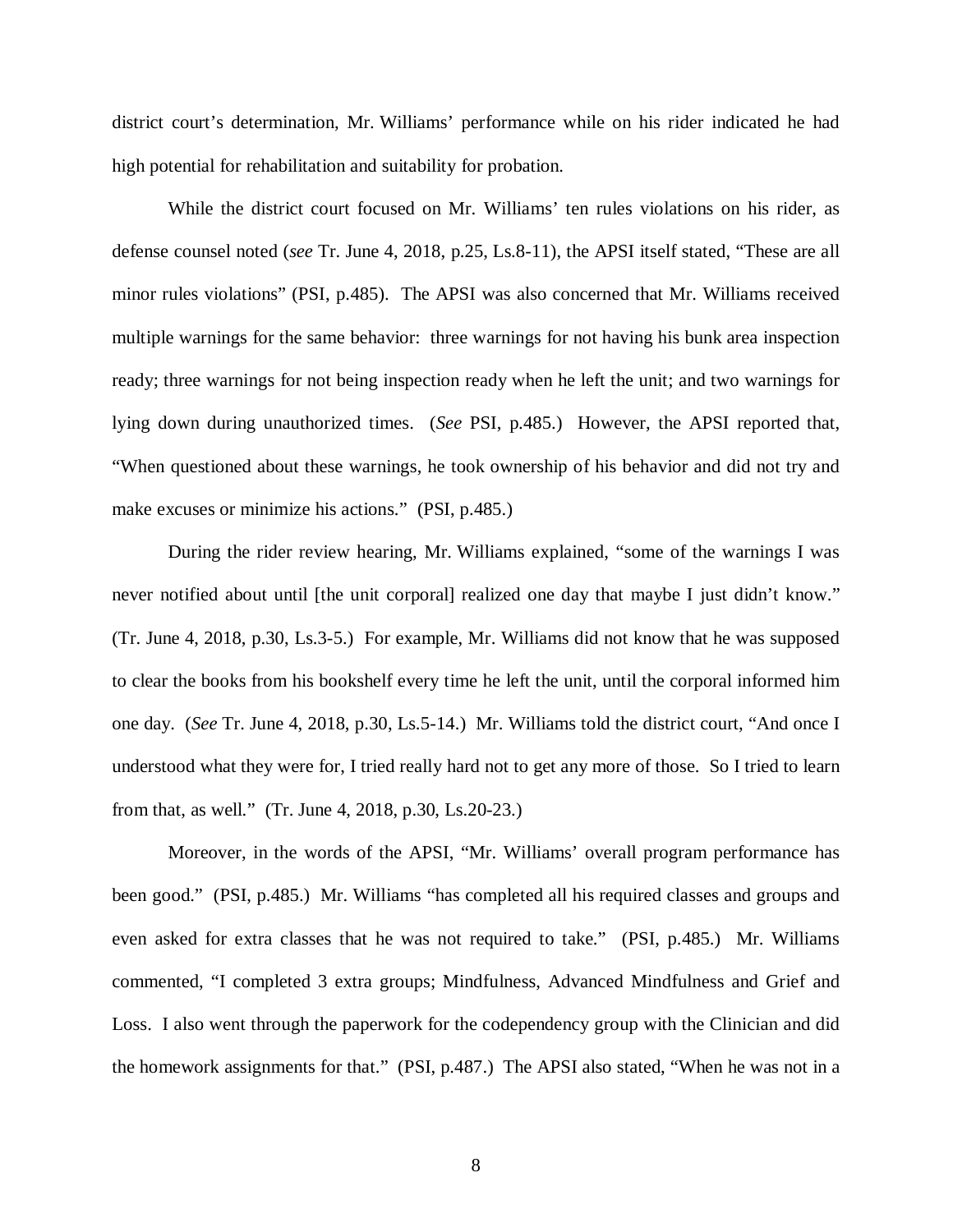group or class, he often volunteered to do things around the compound, such as shovel snow or assist staff with other projects." (PSI, p.485.) Mr. Williams noted, "I volunteered to shovel snow, unload trucks at 4 am and anything else staff asked or even suggested would be helpful to me or them or anyone. . . . I volunteered to ref the basketball tournament." (PSI, p.487.) He also "started a meditation group through the VRC (Volunteer Religious Coordinator)." (PSI, p.487.) At the rider review hearing, Mr. Williams related that his meditation group was officially starting and would be held twice a week. (*See* Tr. June 4, 2018, p.31, Ls.9-13.)

Mr. Williams' Thinking for a Change facilitator reported that, while Mr. Williams had some struggles with identifying risky behavior, "He has met the minimum levels of competency in the group and was able to pass each session; he does not appear to have many issues applying the skills he has learned." (PSI, p.485.) On the Thinking for a Change program, Mr. Williams commented, "I did all the homework. Many of the assignments I would practice daily or multiple times per day." (PSI, p.487.)

Further, the APSI stated Mr. Williams "has submitted what appears to be a reasonable probation with a confirmed living arrangement and states he has a job waiting for him upon his release." (PSI, p.487.) Mr. Williams provided that he would have two jobs upon release: setting up events for an arts council, and residential habilitation. (*See* PSI, p.486.) He additionally reported having a vehicle and valid driver's license, as well as access to food and medical care. (*See* PSI, p.486.) The APSI stated Mr. Williams "also has positive family support waiting for him in the community." (PSI, p.487.) During the rider review hearing, Mr. Williams told the district court, "I don't have any problems with anything on the probation list. There's not any of those that would be an issue. If I am granted probation, there will be no concerns about violating the no-contact order." (Tr. June 4, 2018, p.31, L.23 – p.32, L.2.)